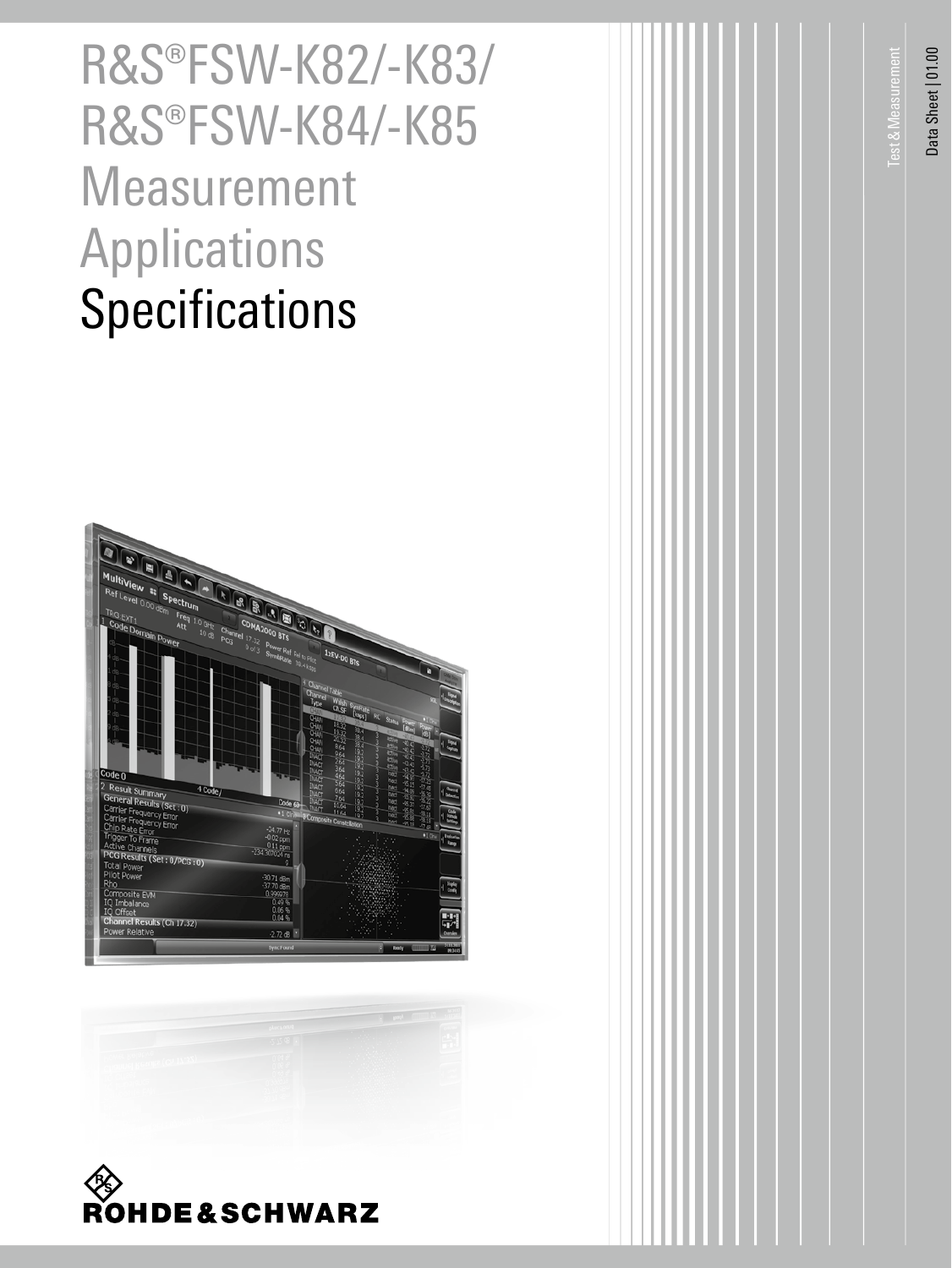## **CONTENTS**

Specifications apply to the following measurement applications:

- R&S®FSW-K82 CDMA2000<sup>®</sup> BS measurement application
- R&S®FSW-K83 CDMA2000<sup>®</sup> MS measurement application
- R&S®FSW-K84 1xEV-DO BS measurement application
- R&S®FSW-K85 1xEV-DO MS measurement application

They are based on the R&S®FSW signal and spectrum analyzer data sheet specifications and have not been checked separately. They are not verified during instrument calibration. Measurement uncertainties are given as 95 % confidence intervals. The specified level measurement errors do not take into account systematic errors due to reduced signal to noise ratio (S/N).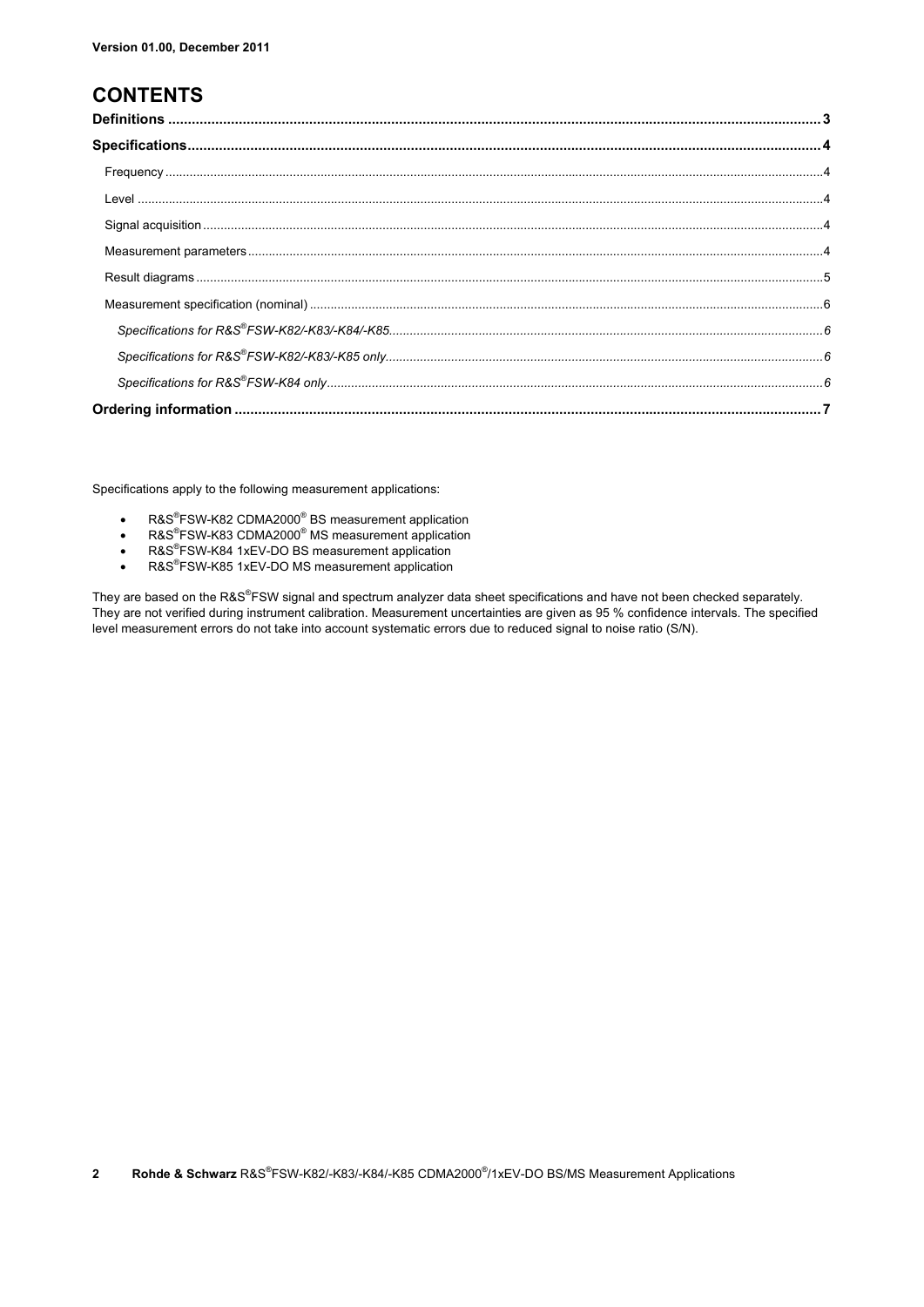# **Definitions**

#### **General**

Product data applies under the following conditions:

- Three hours storage at ambient temperature followed by 30 minutes warm-up operation
- Specified environmental conditions met
- Recommended calibration interval adhered to
- All internal automatic adjustments performed, if applicable

#### **Specifications with limits**

Represent warranted product performance by means of a range of values for the specified parameter. These specifications are marked with limiting symbols such as  $\lt, \lt, \gt, \gt, \gt, \gt, +$ , or descriptions such as maximum, limit of, minimum. Compliance is ensured by testing or is derived from the design. Test limits are narrowed by guard bands to take into account measurement uncertainties, drift and aging, if applicable.



#### **Specifications without limits**

Represent warranted product performance for the specified parameter. These specifications are not specially marked and represent values with no or negligible deviations from the given value (e.g. dimensions or resolution of a setting parameter). Compliance is ensured by design.

## **Typical data (typ.)**

Characterizes product performance by means of representative information for the given parameter. When marked with <, > or as a range, it represents the performance met by approximately 80 % of the instruments at production time. Otherwise, it represents the mean value.

## **Nominal values (nom.)**

Characterize product performance by means of a representative value for the given parameter (e.g. nominal impedance). In contrast to typical data, a statistical evaluation does not take place and the parameter is not tested during production.

#### **Measured values (meas.)**

Characterize expected product performance by means of measurement results gained from individual samples.

#### **Uncertainties**

Represent limits of measurement uncertainty for a given measurand. Uncertainty is defined with a coverage factor of 2 and has been calculated in line with the rules of the Guide to the Expression of Uncertainty in Measurement (GUM), taking into account environmental conditions, aging, wear and tear.

Typical data as well as nominal and measured values are not warranted by Rohde & Schwarz.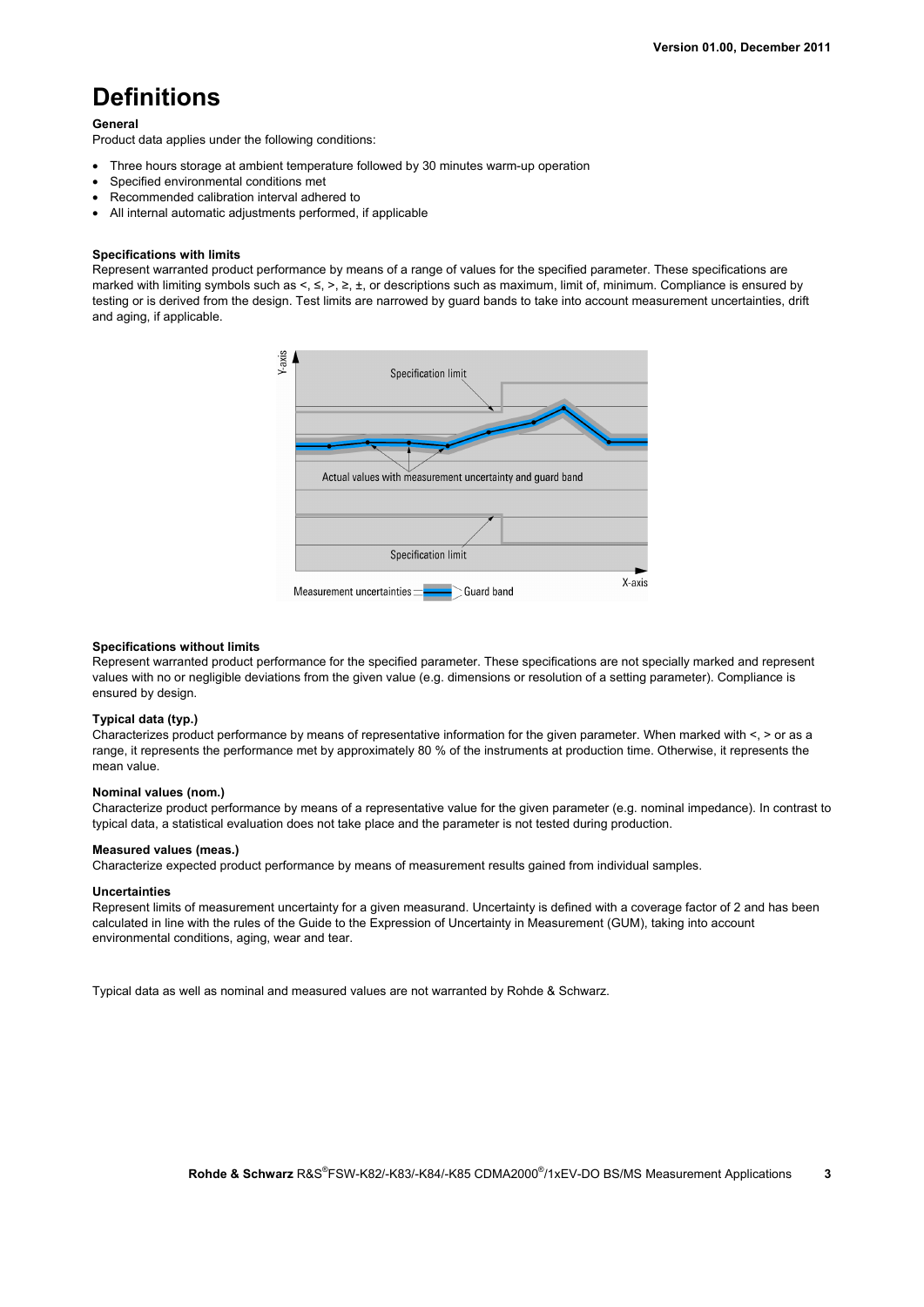## **Specifications**

## **Frequency**

| range<br>r reguer<br>- 1111 | <b>RF</b><br><b>INDU1</b> | ີຶFSW<br>່າວ ຕະ<br>$\sim$<br>$\sim$<br>tor<br>as<br>πα.<br>ור |
|-----------------------------|---------------------------|---------------------------------------------------------------|
|                             |                           |                                                               |

## **Level**

<u>.</u>

| range<br>AVAL<br>. . | RF<br>input | $\sim$<br>$\overline{\phantom{a}}$<br>$AD -$<br>SU UBII.<br>11.DI<br>ш. |
|----------------------|-------------|-------------------------------------------------------------------------|
|                      |             |                                                                         |

## **Signal acquisition**

| Supported standards | R&S®FSW-K82                            | in line with 3GPP2 C.S0011 Rev. C                                   |
|---------------------|----------------------------------------|---------------------------------------------------------------------|
|                     | R&S®FSW-K83                            | in line with 3GPP2 C.S0010 Rev. C                                   |
|                     | R&S®FSW-K84                            | in line with 3GPP2 C.S0032 Rev. B                                   |
|                     | R&S <sup>®</sup> FSW-K85               | in line with 3GPP2 C.S0033 Rev. B                                   |
| Capture length      | R&S®FSW-K82/-K83                       | up to 64000 PCGs                                                    |
|                     | R&S®FSW-K84                            | up to 48000 PCGs                                                    |
|                     | R&S®FSW-K85                            | up to 25920 PCGs                                                    |
| Sweep time          | spectrum mask, ACLR                    | max. 16000 s, auto                                                  |
|                     | (adjacent channel leakage power ratio) |                                                                     |
| Sweep count         |                                        | 1 to 32767                                                          |
| Trigger modes       | code domain analysis                   | free run, external                                                  |
|                     | <b>RF</b> measurements                 | free run, external, IF power <sup>1</sup> , RF power <sup>1</sup> , |
|                     |                                        | time, power sensor                                                  |

## **Measurement parameters**

| Modulation detection     | R&S®FSW-K82          | automatic detection of BPSK, QPSK,<br>8PSK. 16QAM                                                                        |
|--------------------------|----------------------|--------------------------------------------------------------------------------------------------------------------------|
|                          | R&S®FSW-K83          | <b>BPSK</b>                                                                                                              |
|                          | R&S®FSW-K84          | automatic detection of BPSK, QPSK,<br>8PSK, 16QAM                                                                        |
|                          | R&S®FSW-K85          | automatic detection of BPSK, QPSK,<br>8PSK, 16QAM, Q2, Q4, B4, Q4Q2, E4E2                                                |
| Predefined channel table | code domain analyzer | allows the user to define the complete<br>channel setup of the user signal for the<br>code domain analyzer               |
| Spectrum emission mask   | standard             | limits in line with 3GPP2 standard<br>according to chosen band class                                                     |
|                          | user                 | spectrum emission mask measurement is<br>performed according to either manual user<br>setting or user-specified XML file |

<sup>1</sup> Restricted IF overload, IF power trigger and auto level functionality depending on carrier frequency and bandwidth at carrier frequencies < 50 MHz.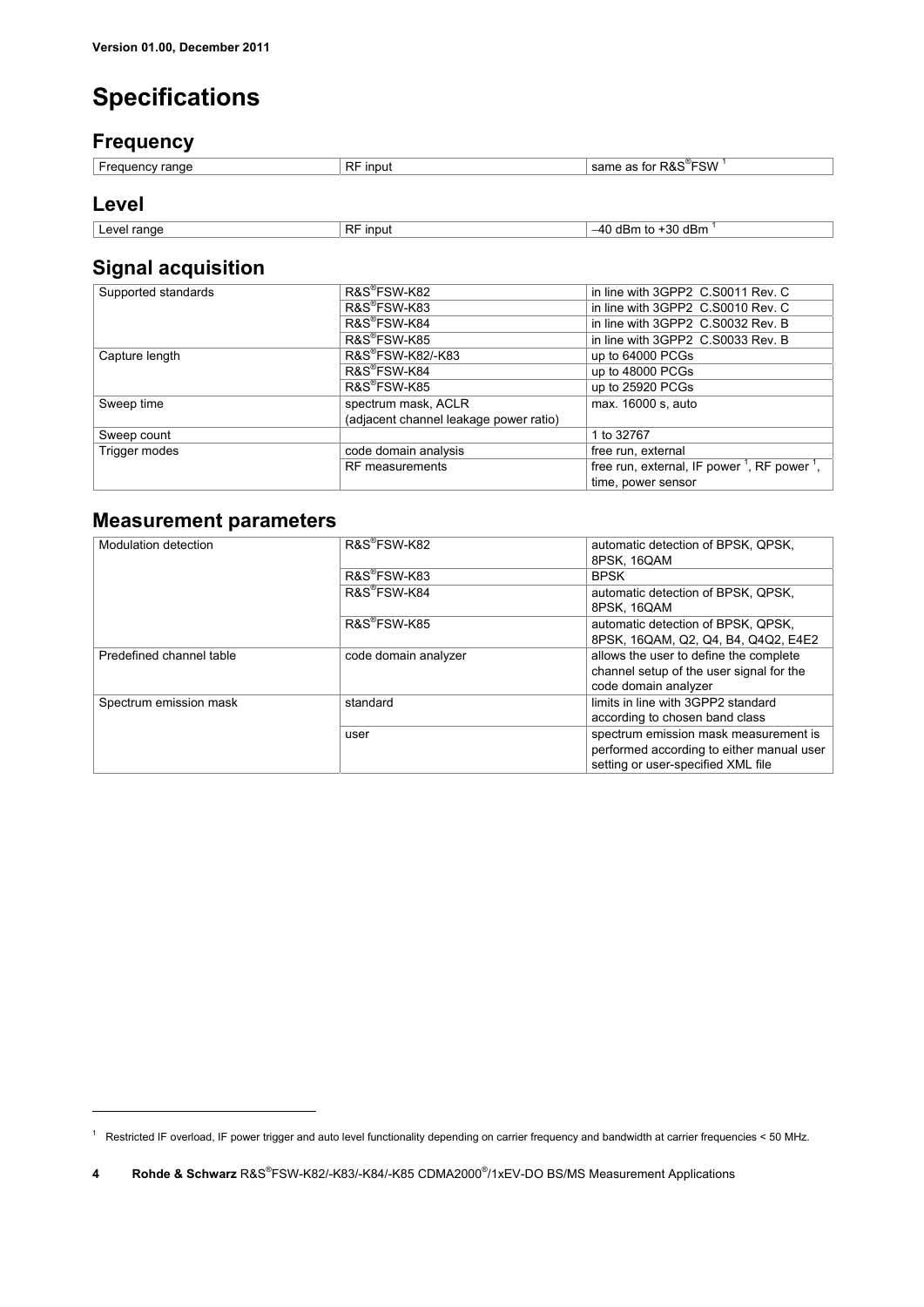## **Result diagrams**

| Result summary                                  | global results                        | total power, carrier frequency error, chip<br>rate error, trigger to frame, I/Q imbalance,<br>I/Q offset, composite error vector |
|-------------------------------------------------|---------------------------------------|----------------------------------------------------------------------------------------------------------------------------------|
|                                                 |                                       | magnitude, rho, average power of inactive<br>channels, peak code domain error,                                                   |
|                                                 |                                       | average relative code domain error power                                                                                         |
|                                                 |                                       | of all channels with 64QAM, number of                                                                                            |
|                                                 |                                       | active channels                                                                                                                  |
|                                                 |                                       |                                                                                                                                  |
|                                                 | results for selected channel          | symbol rate, channel code, number of pilot                                                                                       |
|                                                 |                                       | bits, relative channel power, absolute                                                                                           |
|                                                 |                                       | channel power, relative code domain error                                                                                        |
|                                                 |                                       | power, timing offset of selected channel to                                                                                      |
|                                                 |                                       | CPICH, channel slot number, modulation                                                                                           |
|                                                 |                                       | type, symbol error vector magnitude                                                                                              |
| Code domain power                               |                                       | code domain power versus code                                                                                                    |
| Code domain error power                         |                                       | code domain error power versus code                                                                                              |
| Peak code domain error                          |                                       | peak code domain error power versus<br>slot/halfslot/PCG                                                                         |
| Channel table                                   | numeric result table for all channels | channel type, channel number, spreading                                                                                          |
|                                                 | including the following readings per  | factor, symbol rate, state, absolute power,                                                                                      |
|                                                 | channel                               | relative power, timing offset, phase offset,                                                                                     |
|                                                 |                                       | mapping and modulation type                                                                                                      |
| Composite EVM (RMS)                             |                                       | averaged (RMS) EVM of selected frame                                                                                             |
|                                                 |                                       | versus slot                                                                                                                      |
| Composite constellation                         |                                       | constellation diagram for composite signal                                                                                       |
| Power versus slot/halfslot/PCG                  |                                       | power versus slots/halfslots/PCGs of                                                                                             |
|                                                 |                                       | selected frame                                                                                                                   |
| Power versus symbol                             |                                       | power of selected channel and slot versus                                                                                        |
|                                                 |                                       | symbol                                                                                                                           |
| Symbol constellation                            |                                       | constellation diagram for selected channel                                                                                       |
|                                                 |                                       | and slot                                                                                                                         |
| Symbol EVM                                      |                                       | symbol EVM for selected channel and slot                                                                                         |
| <b>Bitstream</b>                                |                                       | demodulated bits of selected channel and<br>slot/halfslot/PCG                                                                    |
| Power versus chip                               |                                       | power of selected slot/halfslot/PCG versus<br>chip                                                                               |
| Composite channel bit stream                    |                                       | bit stream of composite data channel for                                                                                         |
| (R&S <sup>®</sup> FSW-K85 with subtypes 2 and 3 |                                       | Q4Q2 and E4E2 modulated signals                                                                                                  |
| only)                                           |                                       |                                                                                                                                  |
| Composite channel EVM                           |                                       | EVM versus chip of composite data                                                                                                |
| (R&S®FSW-K85 with subtypes 2 and 3              |                                       | channel for Q4Q2 and E4E2 modulated                                                                                              |
| only)                                           |                                       | signals                                                                                                                          |
| Composite channel constellation                 |                                       | constellation diagram for composite data                                                                                         |
| (R&S <sup>®</sup> FSW-K85 with subtypes 2 and 3 |                                       | channel for Q4Q2 and E4E2 modulated                                                                                              |
| only)                                           |                                       | signals                                                                                                                          |
| Output power                                    |                                       | integrated signal power over channel                                                                                             |
|                                                 |                                       | bandwidth                                                                                                                        |
| Adjacent channel power,                         |                                       | absolute and relative adjacent channel                                                                                           |
| multicarrier adjacent channel power             |                                       | power                                                                                                                            |
| Spectrum emission mask                          |                                       | spectrum mask limit check                                                                                                        |
|                                                 |                                       | peak list evaluation                                                                                                             |
| Occupied bandwidth                              |                                       | occupied bandwidth measured in                                                                                                   |
|                                                 |                                       | frequency domain                                                                                                                 |
| CCDF                                            |                                       | CCDF                                                                                                                             |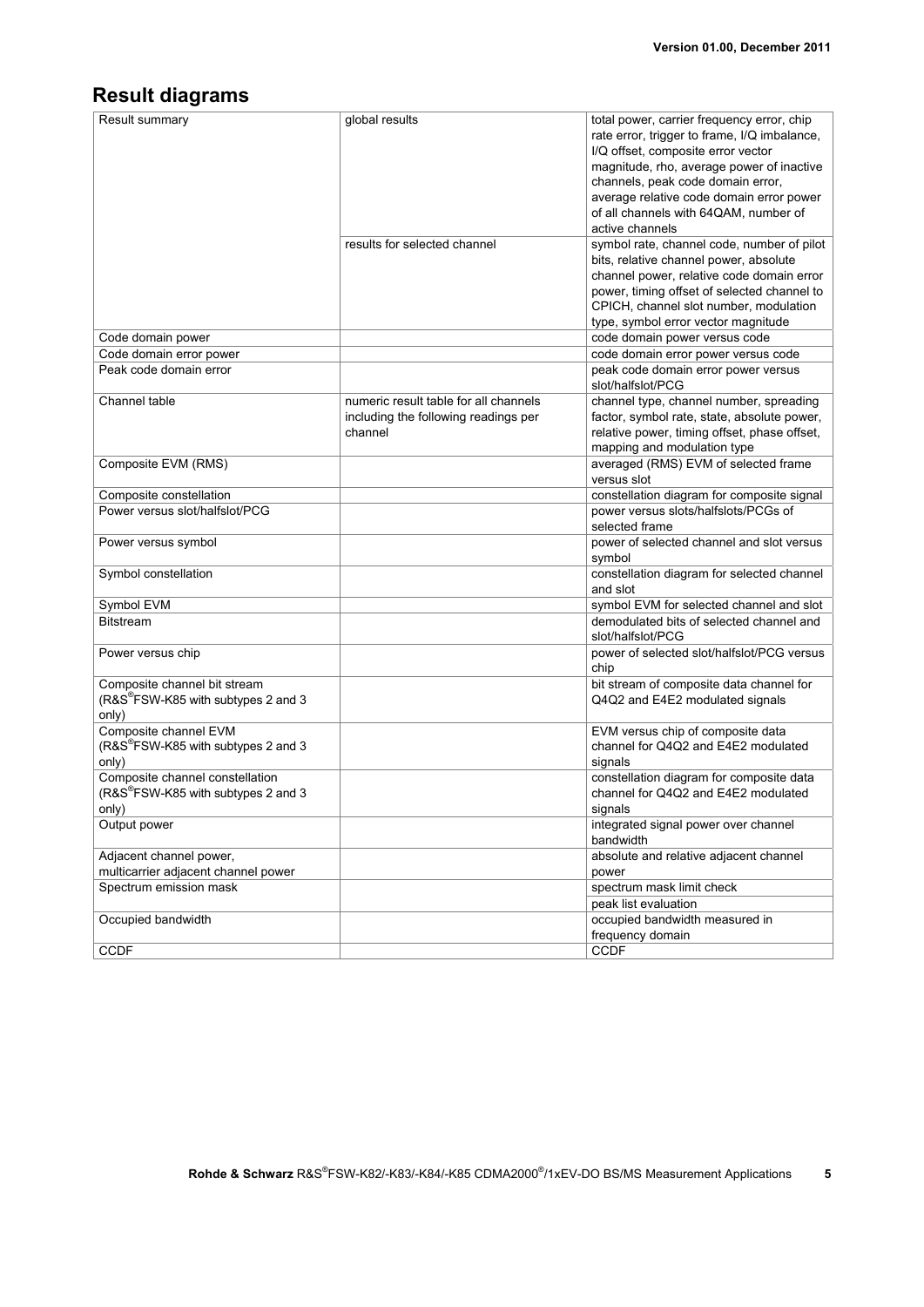## **Measurement specification (nominal)**

For 700 MHz < center frequency < 2.7 GHz and with external reference frequency applied

## **Specifications for R&S® FSW-K82/-K83/-K84/-K85**

| CPICH power accuracy (test case 6.2.1) |                       |            |  |
|----------------------------------------|-----------------------|------------|--|
| Level uncertainty, total power         | $P_{total} > -20$ dBm | $< 0.3$ dB |  |
| Level uncertainty, pilot power         | $P_{total} > -20$ dBm | $< 0.4$ dB |  |
| Level uncertainty, channel power       | $P_{total} > -20$ dBm |            |  |
|                                        | absolute              | $< 0.4$ dB |  |
|                                        | relative              | $< 0.1$ dB |  |

| <b>Composite EVM</b>    |                                           |                  |
|-------------------------|-------------------------------------------|------------------|
| Measurement range       |                                           | 1 % to 25 %      |
| ˈ Inherent EVM          |                                           | $\frac{9}{6}$    |
| Measurement uncertainty | test models 1 to 4, $P_{total} > -40$ dBm | $\leq$ 0.25 $\%$ |

| Adjacent channel leakage power ratio                                                                 |                 |           |
|------------------------------------------------------------------------------------------------------|-----------------|-----------|
| (compares the integrated channel power against a frequency offset with 30 kHz integration bandwidth; |                 |           |
| measured with 100 ms FFT sweep, RMS detector and signal level -10 dBm, noise correction on)          |                 |           |
| Dynamic range                                                                                        | offset 750 kHz  | $> 90$ dB |
|                                                                                                      | offset 1980 kHz | $>93$ dB  |

| mask<br>.<br>en<br>п |                                                 |                                |
|----------------------|-------------------------------------------------|--------------------------------|
| Dynam<br>range<br>ШC | MHz<br>$- -$<br>offset<br>575<br>,,,,,<br>totai | $\overline{\phantom{a}}$<br>dB |

| <b>Trigger to frame</b> |          |                 |
|-------------------------|----------|-----------------|
| Measurement range       |          | ±500<br>۱us     |
| Jncertaintv             | ≅elative | $\sim$<br>20 ns |

## **Specifications for R&S® FSW-K82/-K83/-K85 only**

| <b>Frequency error</b>  |                   |                               |
|-------------------------|-------------------|-------------------------------|
| Measurement range       | CPICH synchronous | $±1$ kHz                      |
|                         | SCH synchronous   | $±1.2$ kHz                    |
| Measurement uncertainty |                   | $< 1.5$ Hz + $\Delta f_{ref}$ |

| Peak code domain error power |                       |                  |  |  |
|------------------------------|-----------------------|------------------|--|--|
| Measurement range            |                       | 0 dB to $-60$ dB |  |  |
| Inherent PkCDEP              |                       | $<-60$ dB        |  |  |
| Measurement uncertainty      | $P_{total} > -20$ dBm | < 1 dB           |  |  |

## **Specifications for R&S® FSW-K84 only**

| <b>Frequency error</b>  |                       |                         |
|-------------------------|-----------------------|-------------------------|
| Measurement range       | l svnchronous<br>UMUN | ±8<br>kHz               |
| Measurement uncertainty |                       | $\Delta\rm I_{\rm ref}$ |

| Peak code domain error power |                       |                    |  |  |
|------------------------------|-----------------------|--------------------|--|--|
| Measurement range            |                       | $0 dB$ to $-58 dB$ |  |  |
| Inherent PkCDEP              | pilot                 | $-55$ dB           |  |  |
|                              | <b>MAC</b>            | $-58$ dB           |  |  |
|                              | data                  | $-52$ dB           |  |  |
|                              | preamble              | $-55$ dB           |  |  |
| Measurement uncertainty      | $P_{total} > -20$ dBm | $< 1$ dB           |  |  |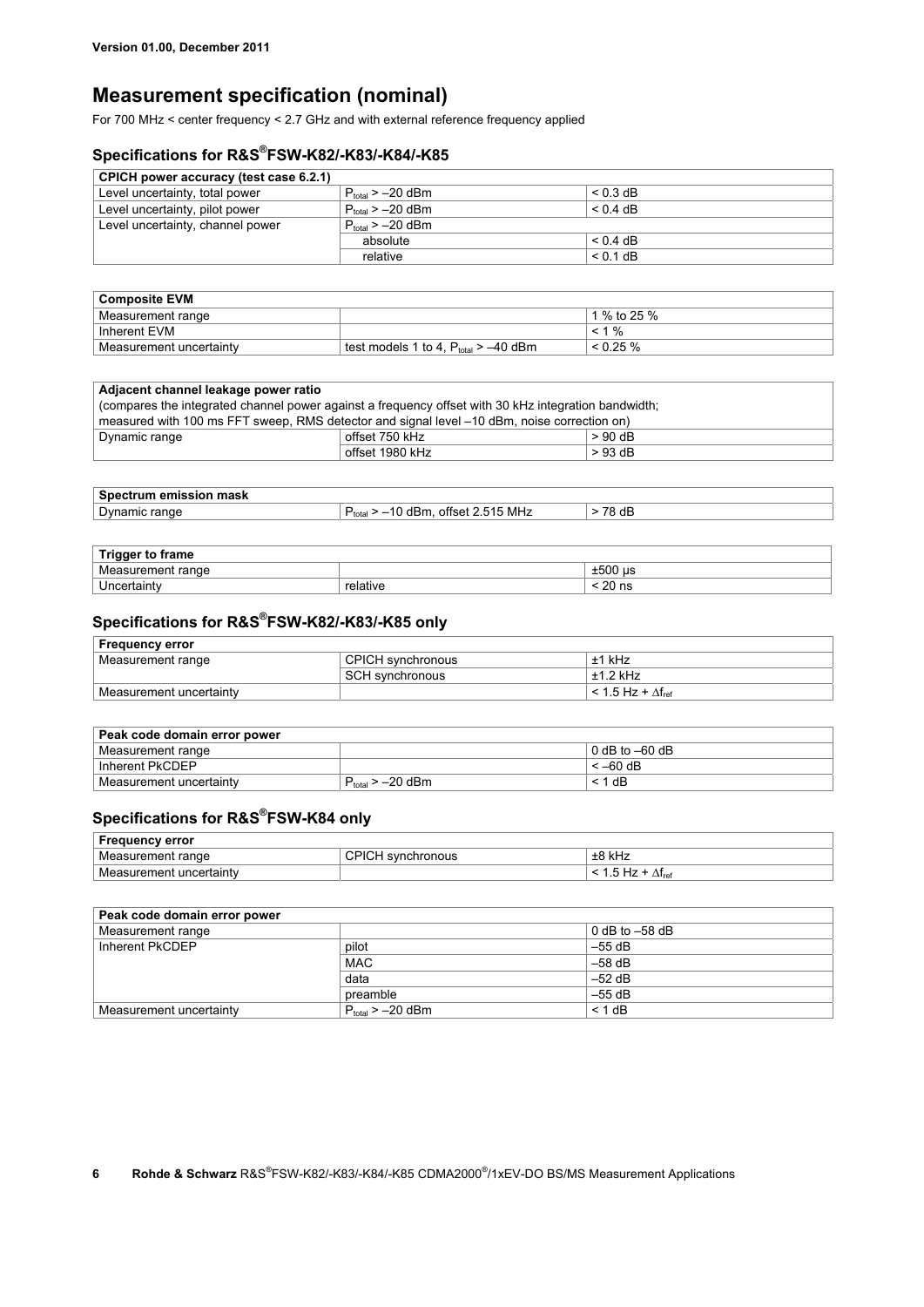# **Ordering information**

| <b>Designation</b>                               | <b>Type</b>              | Order No.    |  |  |
|--------------------------------------------------|--------------------------|--------------|--|--|
| CDMA2000 <sup>®</sup> BS Measurement Application | R&S®FSW-K82              | 1313.1468.02 |  |  |
| CDMA2000 <sup>®</sup> MS Measurement Application | R&S <sup>®</sup> FSW-K83 | 1313.1474.02 |  |  |
| 1xEV-DO BS Measurement Application               | R&S <sup>®</sup> FSW-K84 | 1313.1480.02 |  |  |
| 1xEV-DO MS Measurement Application               | R&S <sup>®</sup> FSW-K85 | 1313.1497.02 |  |  |
| Signal and Spectrum Analyzer                     | R&S <sup>®</sup> FSW8    | 1312.8000.08 |  |  |
| Signal and Spectrum Analyzer                     | R&S <sup>®</sup> FSW26   | 1312.8000.26 |  |  |
| Recommended options and extras                   |                          |              |  |  |
| see the R&S®FSW data sheet (PD 5214.5984.22)     |                          |              |  |  |

**For product brochure, see PD 5214.5984.12 and www.rohde-schwarz.com**